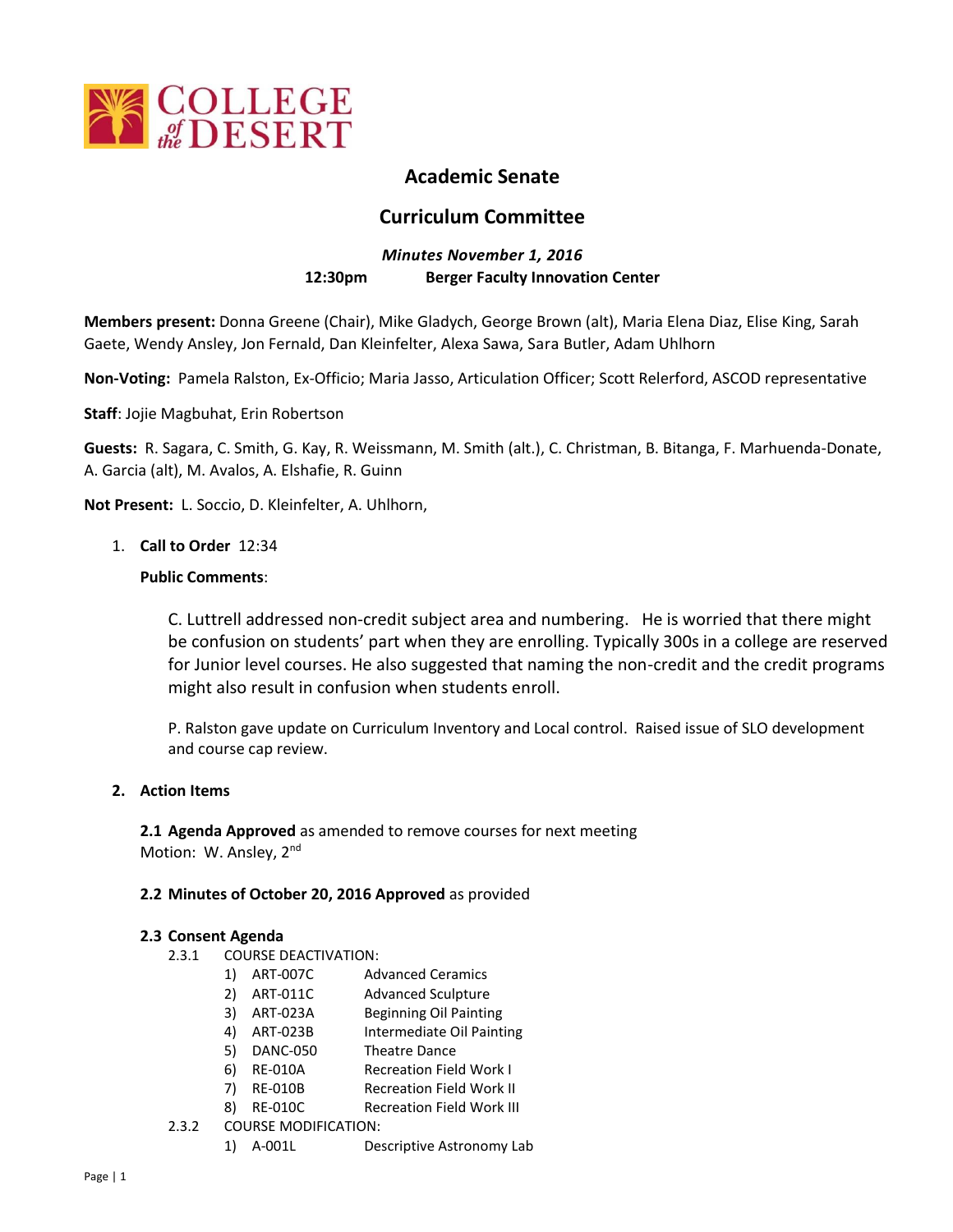| 2) | <b>ENG-018</b>                        | Poetry CSI                                                                         |
|----|---------------------------------------|------------------------------------------------------------------------------------|
| 3) | <b>MATH-011</b>                       | Math Concepts for Elementary School Teachers - Number System                       |
| 4) | MC-001                                | Introduction to Mass Media, Textbook update.                                       |
| 5) | ACR-064                               | Air Conditioning & Refrigeration Electricity I                                     |
| 6) | ACR-065                               | Air Conditioning & Refrigeration Electricity II                                    |
| 7) | ACR-076                               | Facilities Maintenance - Chillers                                                  |
| 8) | ACR-078                               | Safe Refrigerant Handling & Management                                             |
| 9) | <b>ACR-080</b>                        | <b>Gas Heating</b>                                                                 |
|    | 10) ACR-083                           | All Weather Heating & Cooling Systems                                              |
|    | 11) ART-020B                          | Intermediate Ceramic Sculpture                                                     |
|    | 12) ART-031B                          | Digital Photography                                                                |
|    | 13) BUAC-066                          | <b>Fundamentals Of Bookkeeping</b>                                                 |
|    | 14) CIS-006                           | <b>Business Research</b>                                                           |
|    | 15) CIS-010                           | <b>Computer Literacy</b>                                                           |
|    | 16) CIS-012                           | <b>Professional Office Procedures</b>                                              |
|    | 17) CIS-085C                          | Dynamic Website Design                                                             |
|    | 18) CIS-086                           | <b>Visual Basic Programming</b>                                                    |
|    | 19) DANC-070                          | Dance, Modern                                                                      |
|    | 20) DANC-073                          | Dance, Jazz                                                                        |
|    | 21) DANC-075                          | Dance, Tap                                                                         |
|    | 22) ECE-001                           | Principles and Practices Of Teaching                                               |
|    | 23) ECE-010                           | Child Growth & Development                                                         |
|    | 24) ECE-016A                          | Parenting Infants and Toddlers                                                     |
|    | 25) ECE-016B                          | Parenting The Preschool Child                                                      |
|    | 26) ECE-016C                          | Parenting The Young Child                                                          |
|    | 27) ECE-019                           | Children's Language & Literature                                                   |
|    | 28) ECE-020                           | Infant/Toddler Growth & Development                                                |
|    | 29) ECE-021                           | Infant/Toddler Curriculum                                                          |
|    | 30) ECE-023                           | The Mentor Teacher/Adult Supervision                                               |
|    | 31) ECE-024                           | Admin. Of Programs For Young Children                                              |
|    | 32) ECE-025                           | Adv. Administrative/Programs Young Chil                                            |
|    | 33) ECE-027                           | English Language Learners in ECE                                                   |
|    | 34) ECE-030                           | Creativity in Young Children                                                       |
|    | 35) ECE-034                           | Social Cognition & the Developing Brain                                            |
|    | 36) ECE-045                           | Teaching in a Diverse Society                                                      |
|    | 37) ECE-046B                          | <b>Observation and Assessment</b>                                                  |
|    | 38) ECE-047A                          | Practicum in Early Childhood Education                                             |
|    | 39) ESL-052                           | Pronunciation                                                                      |
|    | 40) ESL-071                           | ESL/Academic English II                                                            |
|    | 41) ESL-071A                          | <b>Advanced Grammar and Editing</b>                                                |
|    | 42) HSAD-001                          | Introduction to Alcohol/Drug Studies                                               |
|    | 43) HSAD-020                          | <b>Biomedical Pharmacology</b>                                                     |
|    | 44) HSAD-024                          | Law and Ethics: Community Resources                                                |
|    | 45) HSAD-032A                         | <b>Supervised Practicum I</b>                                                      |
|    | 46) HSAD-032B                         | <b>Supervised Practicum II</b>                                                     |
|    | 47) HSAD-034                          | <b>Dual Diagnosis</b>                                                              |
|    | 48) MATH-009                          | <b>Business Calculus</b>                                                           |
|    | 49) MATH-015                          | <b>Discrete Mathematics for Computers</b>                                          |
|    | 50) MUS-078A                          | Digital Audio I                                                                    |
|    | 51) MUS-078B                          | Digital Audio II                                                                   |
|    | 52) MUS-078C                          | Digital Audio III                                                                  |
|    |                                       | PERIODIC REVIEW: Update texts, content, SLOs, assignments, methods of instruction, |
|    |                                       | methods of evaluation                                                              |
|    | <b>tion:</b> E. Kina, 2 <sup>nd</sup> |                                                                                    |

# **Motion: E. King, Approved**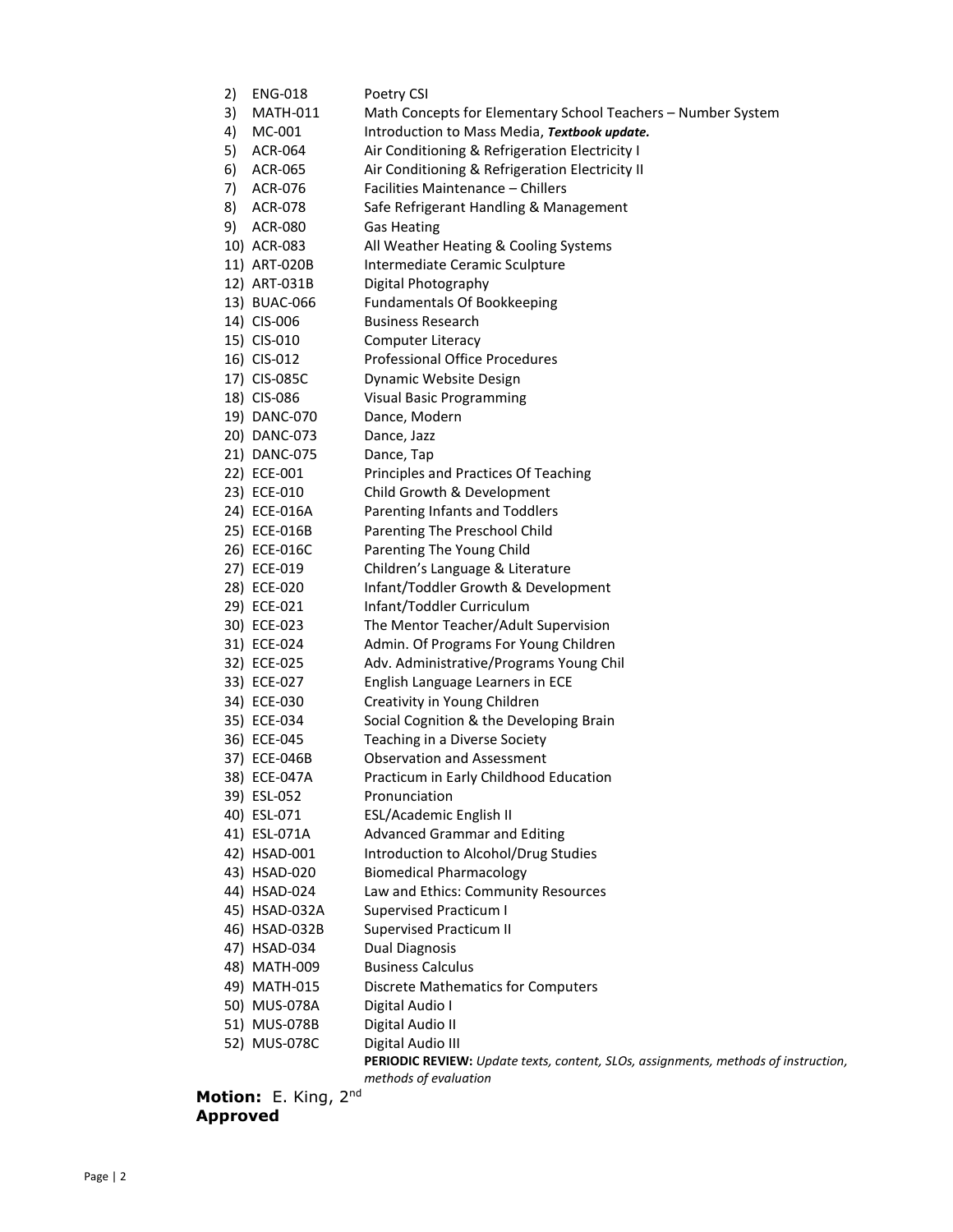#### **2.4 Course Modifications**

- 1) BIT-001 010 California Building Codes **08/02/2016** *Change class size max from 36 to 28 to address the increased technical requirements of the courses due to changes in codes. Change Units from: 3 (3 lec + 0 lab) to: 4 (4 lec + 0 lab), Contact Hours from: 54 (54 lec + 0 lab) to: 72 (72 lec + 0 lab).*
- 2) BIT-002 020 California Mechanical Codes **08/02/2016**
- 3) BIT-003 030 California Plumbing Codes **08/02/2016**

4) BIT-004 040 California Electrical Codes **08/02/2016** *Change class size max from 36 to 28 to address the increased technical requirements of the courses due to changes in codes. Change Units from: 3 (3 lec + 0 lab) to: 2 (2 lec + 0 lab), Contact Hours from: 54 (54 lec + 0 lab) to: 36 (36 lec + 0 lab).*

From **2.6 New Course**

 **5**) BIT-025 California Residential Codes **08/02/2016**

**Motion:** G. Brown, 2nd

**Discussion:** listed under each course

- Suggestion BIT-001 thru BIT-004 course numbers be changed
- After approval will consider 025 for BIT Certificate
- Bert Bitanga will update the relevant programs with the updated course numberings for BIT-010, BIT-020, BIT-030, and BIT-040, as well as with the addition of the new course BIT-025

#### **Approved**

| 6)       | CH-005                                                                                                                                       | Bio-organic Chemistry                                | 10/01/2016               |  |
|----------|----------------------------------------------------------------------------------------------------------------------------------------------|------------------------------------------------------|--------------------------|--|
|          | Motion: A. Sawa, 2nd<br>Discussion: Add CH-003 as an alternate prerequisite to CH-004 (not CID aligned), update textbooks<br><b>Approved</b> |                                                      |                          |  |
| 7)<br>8) | ESL-070<br><b>ESL-070A</b>                                                                                                                   | ESL/Academic English I<br><b>Grammar and Editing</b> | 10/09/2016<br>10/09/2016 |  |
|          |                                                                                                                                              |                                                      |                          |  |

- **Motion**: ME Diaz, 2nd **Discussion:** Remove ESL-069A as a prerequisite, being deactivated. TOEFL scores raised. Updated to reflect changes. **Approved**
- 9) CH-001A General Chemistry I **10/13/2016 Motion:** A. Sawa, 2nd **Discussion:** Change prerequisite from MATH-012 to MATH-040. CID alignment **Approved**
- 10) CIS-082C Website Design **10/15/2016 PERIODIC REVIEW:** *Change title from:* Web Publishing I *to:* Website Design 11) CIS-085C Dynamic Website Design **10/15/2016**

**PERIODIC REVIEW:** *Change title from:* Web Programming *to:* Dynamic Website Design **Motion:** G. Brown, 2nd **Discussion:** Periodic Review title changes, SLOs updated. Felix Marhuenda-

Donate will update CIS and business programs to reflect these new credit courses.

#### **Approved**

- 12) HSAD-033A Supervised Internship I **10/17/2016**
- 13) HSAD-033B Supervised Internship II **10/17/2016**

**Motion:** M. Smith, 2nd

**Discussion:** Change Units from: 3 (1 lec + 2 lab) to: 1 (1 lec + 0 lab), Contact Hours from: 146 (18 lec + 128 lab) to: 18 (18 lec + 0 lab). Supervision difficult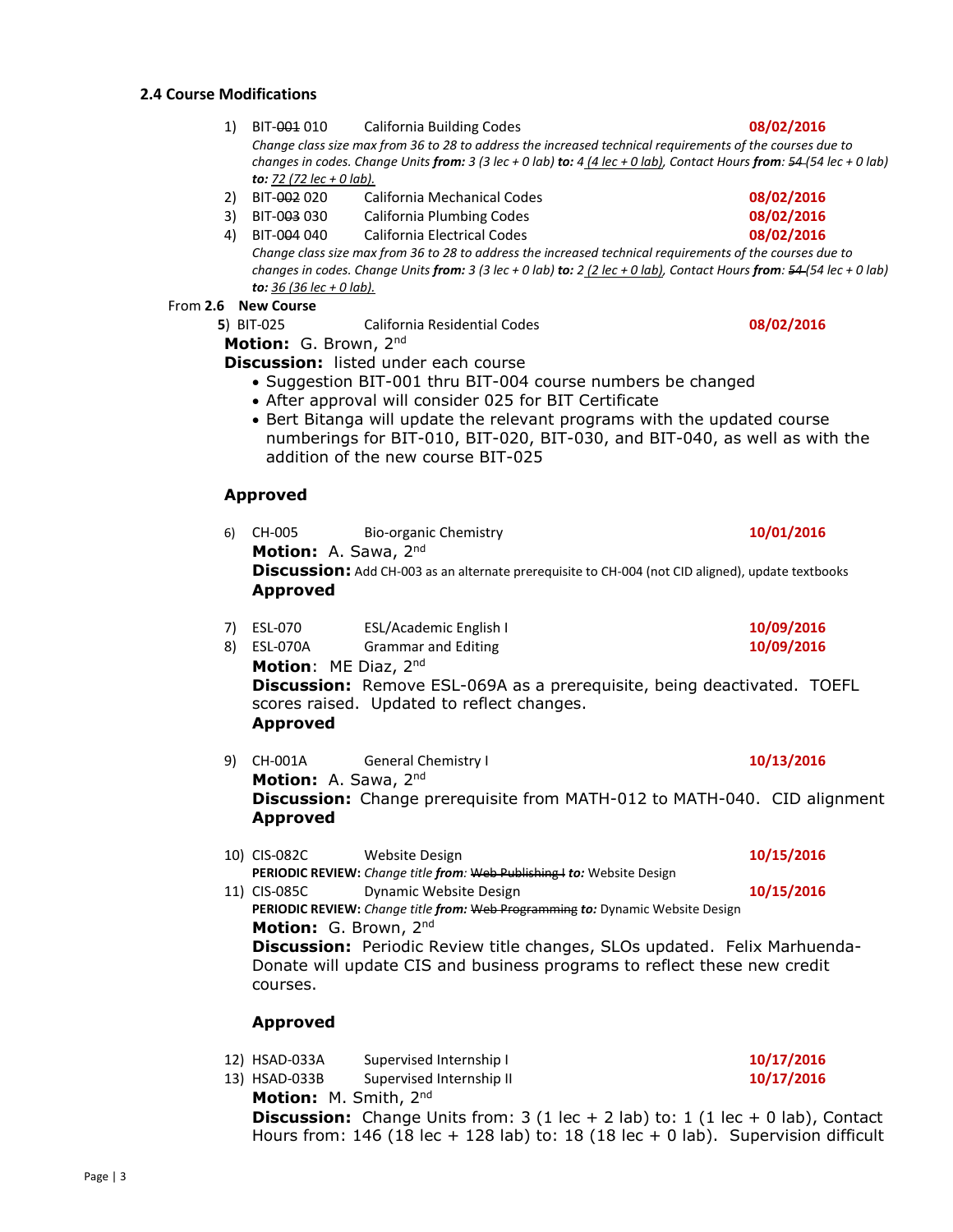offsite, looked at other schools for model, Work experience allows service learning. Faculty will update relevant programs to reflect this change.

# **Approved**

14) RTV-007A Introduction to Radio Production **10/18/2016** *Split RTV-007 into RTV-007A, RTV-007B, and RTV-007C. Change Units from: 3 (2 lec + 1 lab) to: 3 (1 lec + 2 lab), Contact Hours from: 90 (36 lec + 54 lab) to: 126 (18 lec + 108 lab).* **Motion:** M. Gladych, 2nd

**Discussion:** Takes students longer to get experience skills, spreading out over

- several semesters similar to Chapparal format, provides student support.
	- Making a change while awaiting CID approval problematic. Refer back to department for consideration

# **Postponed**

15) DANC-076 Dance, Ballet **10/19/2016**

*Change Units from: 1 (0.5 lec + 0.5 lab) to: 2 (1 lec + 1 lab), Contact Hours from: 36 (9 lec + 27 lab) to: 72 (18 lec + 54 lab).*

**Motion:** M. Gladych, 2nd

**Discussion:** Strengthens program for transferring students, increases audition skills changes units can't be cross-listed with Kinesiology Darlene Romano will update the Musical Theatre Certificate of Achievement to

reflect this change, as well as to reflect recent course deactivations. DANC-076 will be removed as a cross listed course in the COR for KINE-056.

# **Approved**

16) A-002 Descriptive Astronomy **10/21/2016**

**Motion:** A. Sawa, 2nd

**Discussion:** Change Units from: 3 (3 lec + 0 lab) to: 4 (3 lec + 1 lab), Contact Hours from: 54 (54 lec + 0 lab) to: 108 (54 lec + 54 lab). Currently, we offer descriptive Astronomy lecture (A-001) and descriptive Astronomy lab (A-001L) as two separate courses. When both lecture and lab are combined, students will benefit from applying their knowledge from lecture in the lab which increase student success and most importantly, students will have smooth transfer and easy articulation with 4 year institutions.

Solves problem with lecture pre-req for lab by combining.

Ahmed Elshafie will update relevant programs to reflect this change.

# **Approved**

17) HSAD-095B Human Services/Alcohol Drug Work Experience **10/24/2016 Motion:** M. Smith, 2nd

**Discussion:** Change HSAD 33A and 33B Internship from existing 1 unit lecture/2 unit lab to HSAD 33A and 33B with a concurrent enrollment requirement of HSAD 095B. This is a 2 unit internship/work experience lab. Requirements of the internship/work experience lab component will have all the same elements of what was previously included as the lab component in HSAD 33A and 33B. Component of previous HSAD courses approved Faculty will update relevant programs to reflect this change. **Approved**

# 2.5 Course Reactivation

1) ECE-045A Licensed Family Child Care **Motion:** M. Gladych, 2nd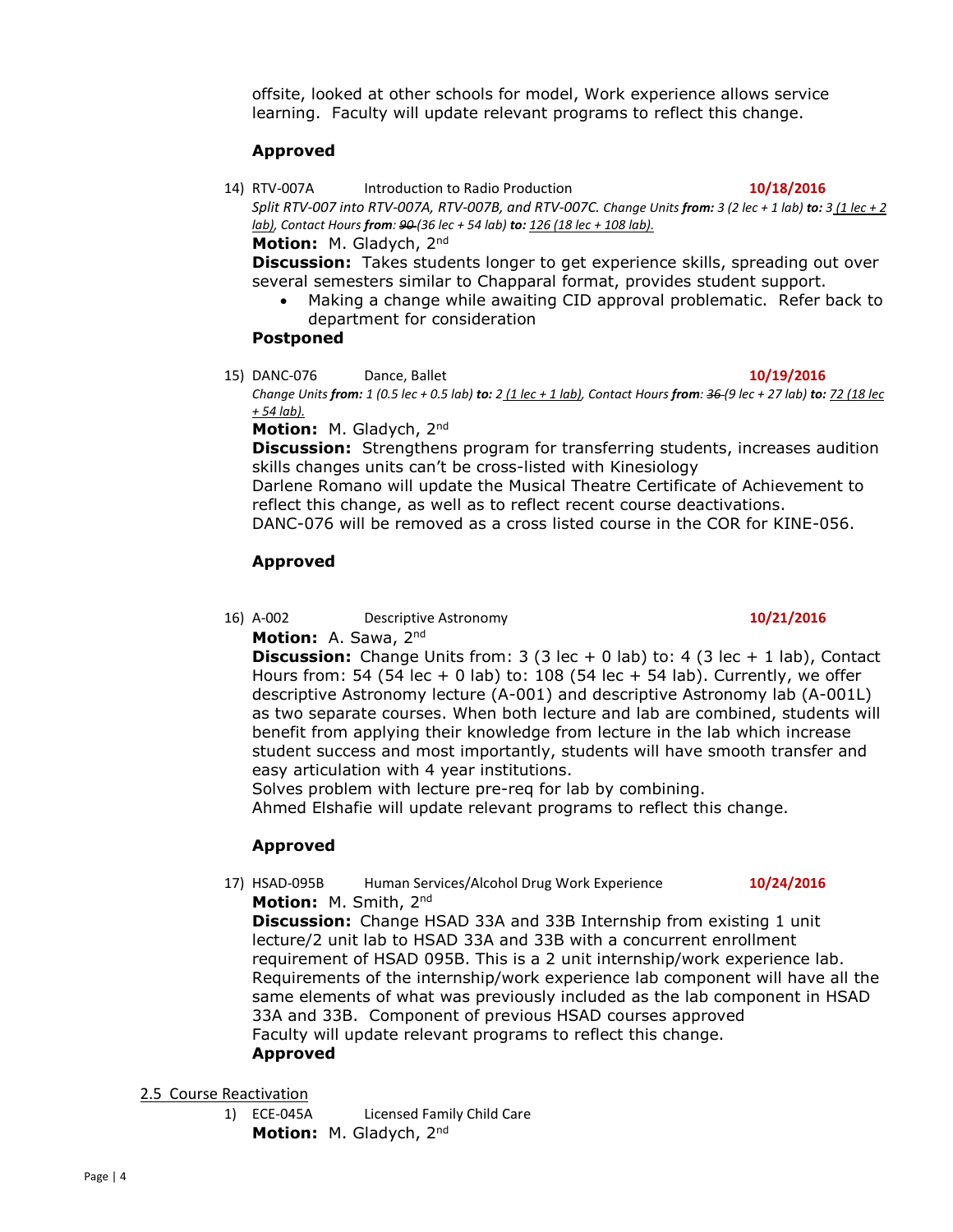**Discussion:** Strong Workfoce new certificate for child care, hadn't been offered in many years. Faculty will update relevant programs to reflect this change. **Approved**

## 2.6 New Courses

| 1) | CSFM-383A                                    | Company Officer 2A: Human Resource Management                                                                          | 07/18/2016 |
|----|----------------------------------------------|------------------------------------------------------------------------------------------------------------------------|------------|
| 2) | CSFM-383B                                    | (See new certificate #2.6.6)<br>Company Officer 2B: General Administrative Functions                                   | 07/18/2016 |
| 3) | CSFM-383C                                    | (See new certificate #2.6.6)<br>Company Officer 2C: Fire Inspections and Investigations                                | 07/18/2016 |
| 4) | CSFM-383D                                    | (See new certificate #2.6.6)<br>Company Officer 2D: All Risk Command Operations<br>(See new certificate #2.6.6)        | 07/18/2016 |
| 5) | CSFM-383E                                    | Company Officer 2E: Wildland Incident Operations<br>(See new certificate #2.6.6)                                       | 07/18/2016 |
| 6) | CSFM-384A                                    | Instructor I: Instructor Methodology<br>(See new certificate #2.6.6)                                                   | 07/18/2016 |
| 7) | <b>CSFM-375</b>                              | Hazardous Materials First Responder Awareness Level<br>(See new certificate #2.6.7)                                    | 10/14/2016 |
| 8) | CSFM-385A                                    | Fire Inspector 1A: Duties and Administration<br>(See new certificate #2.6.7)                                           | 07/18/2016 |
| 9) | CSFM-385B                                    | Fire Inspector 1B: Fire and Life Safety<br>(See new certificate #2.6.7)                                                | 07/18/2016 |
|    | 10) CSFM-385C                                | Fire Inspector 1C: Field Inspection<br>(See new certificate #2.6.7)                                                    | 07/18/2016 |
|    | 11) CSFM-385D                                | Fire Inspector 1D: Field Inspection-California Specific<br>(See new certificate #2.6.7)                                | 07/18/2016 |
|    | Motion: G. Brown, 2nd                        |                                                                                                                        |            |
|    |                                              | Discussion: Non-credit courses same as credit                                                                          |            |
|    | <b>Approved</b>                              |                                                                                                                        |            |
|    | 12) ENG-305                                  | <b>Critical Thinking and Language Consciousness</b>                                                                    |            |
|    |                                              |                                                                                                                        | 08/03/2016 |
|    | 13) ENG-306                                  | (See new certificate #2.6.8)<br>Narrative Writing and Writing from Personal Experience<br>(See new certificate #2.6.8) | 08/03/2016 |
|    | 14) ENG-303                                  | Developing Paragraphs<br>(See new certificate #2.6.9)                                                                  | 08/09/2016 |
|    | 15) ENG-304                                  | <b>Basic Essay Principles</b><br>(See new certificate #2.6.9)                                                          | 08/03/2016 |
|    | 16) ENG-301                                  | <b>Basic Grammar and Punctuation</b><br>(See new certificate #2.6.11)                                                  | 10/17/2016 |
|    | 17) ENG-302                                  | Sentences and Syntax                                                                                                   | 10/17/2016 |
|    | (See new certificate #2.6.11)<br>18) ENG-307 | Introduction to Research and Documentation                                                                             | 10/17/2016 |
|    | (See new certificate #2.6.10)                |                                                                                                                        |            |
|    | 19) ENG-308                                  | Introduction to Rhetoric and Narrative<br>(See new certificate #2.6.10)                                                | 10/17/2016 |
|    | Motion: ME Diaz, 2nd                         |                                                                                                                        |            |
|    |                                              | <b>Discussion:</b> 8 course sequence based on AEBD work/recommendations,                                               |            |
|    | <b>Approved</b>                              | repeatable. Helps students who struggle to pickup.                                                                     |            |

| 20) ESL-352  | Pronunciation (see new certificate)                              | 08/11/2016 |
|--------------|------------------------------------------------------------------|------------|
| 21) ESL-353  | Speech Pronunciation and Listening (See new certificate #2.6.12) |            |
| 22) ESL-370  | ESL/Academic English I (See new certificate #2.6.12)             |            |
| 23) ESL-370A | Grammar and Editing (See new certificate #2.6.12)                |            |
| 24) ESL-371  | ESL/Academic English II (See new certificate #2.6.12)            |            |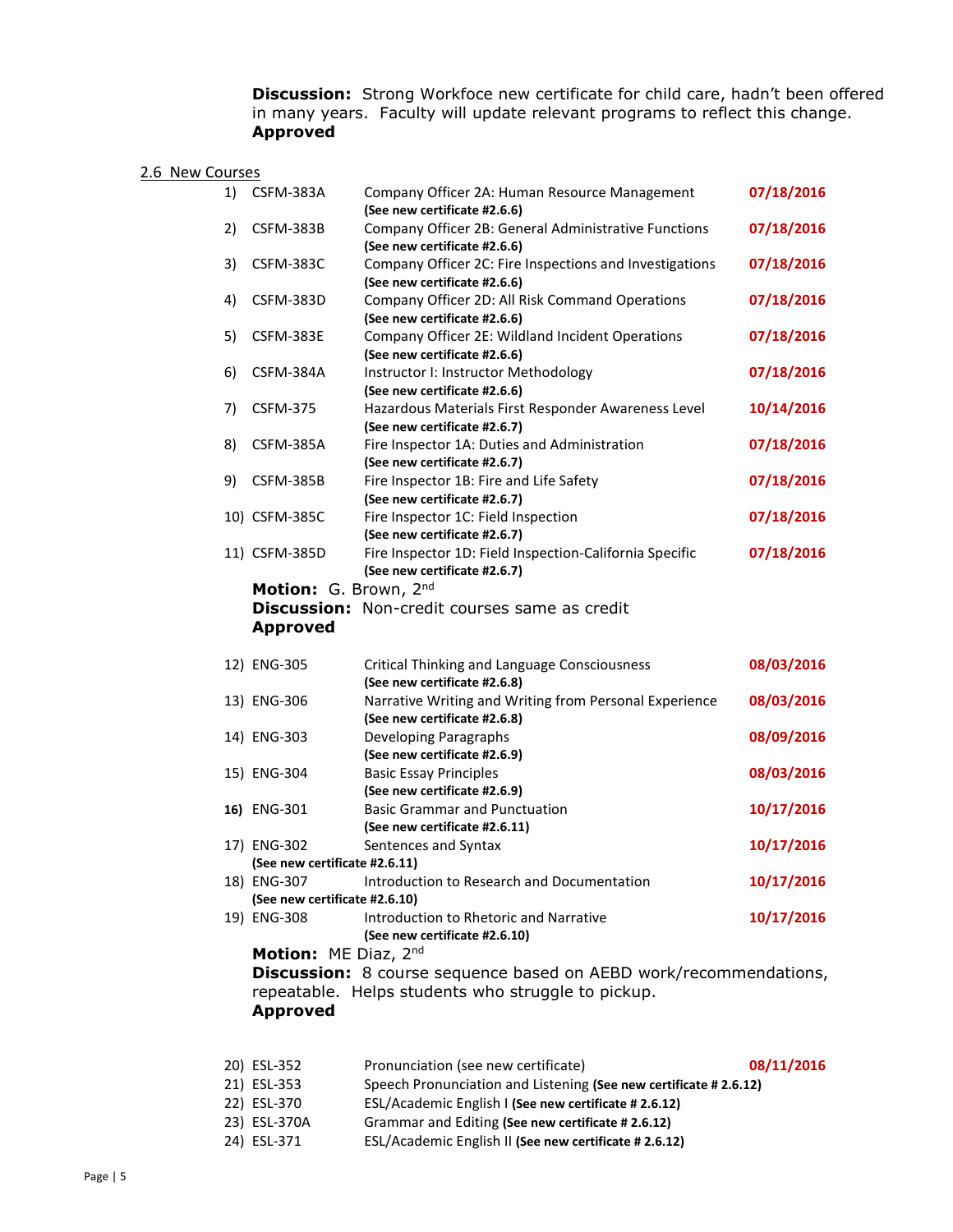25) ESL-371A Advanced Grammar and Editing **(See new certificate # 2.6.12) Motion:** ME Diaz, 2nd **Discussion** Overlay, International students need for credit (F1 Visa).

#### **Approved**

| 26) HIST-006 | History of Western Civilization II                                               | 08/22/2016 |
|--------------|----------------------------------------------------------------------------------|------------|
|              | <b>Motion:</b> M. Smith, 2nd                                                     |            |
|              | <b>Discussion</b> CID along with Civilization I, period of history, not a prereg |            |
|              | (Travis Hanes will update the History degree to reflect the addition of HIST-    |            |
|              | 006 and HIST-005. He will also look into submitting these for GE.)               |            |

#### **Approved**

| 27) ACR-092                                                      | Advanced Building Automation Networks and Programming 09/05/2016                |            |  |  |  |
|------------------------------------------------------------------|---------------------------------------------------------------------------------|------------|--|--|--|
| 28) ACR-378A                                                     | Introduction to Refrigerants Management                                         | 10/11/2016 |  |  |  |
|                                                                  | (See new certificates #2.6.1 & #2.6.2)                                          |            |  |  |  |
| 29) ACR-378B                                                     | Recovery and Evacuation Practices in Refrigerant Management 10/12/2016          |            |  |  |  |
| (See new certificate #2.6.2)                                     |                                                                                 |            |  |  |  |
| 30) ACR-378C                                                     | EPA-608 preperation for Refrigerant Management                                  | 10/12/2016 |  |  |  |
| (See new certificate #2.6.2)                                     |                                                                                 |            |  |  |  |
| 31) ACR-378D                                                     | System Performance and Charging Procedures                                      | 10/12/2016 |  |  |  |
| (See new certificate #2.6.1)                                     |                                                                                 |            |  |  |  |
|                                                                  | 32) ACR-378E Study of Air Properties and Human Comfort                          | 10/17/2016 |  |  |  |
| (See new certificate #2.6.1)                                     |                                                                                 |            |  |  |  |
|                                                                  | 33) ACR-378F Indoor Air Quality and Economizers                                 | 10/17/2016 |  |  |  |
| (See new certificate #2.6.1)                                     |                                                                                 |            |  |  |  |
| Motion: G. Brown, 2nd                                            |                                                                                 |            |  |  |  |
|                                                                  | <b>Discussion:</b> Capstone for Control Certificate to meet new CA Certificate. |            |  |  |  |
| Intro & re-training of workforce. Certificates will be looked at |                                                                                 |            |  |  |  |
| <b>Approved</b>                                                  |                                                                                 |            |  |  |  |
|                                                                  |                                                                                 |            |  |  |  |
|                                                                  |                                                                                 |            |  |  |  |

| 34) CIS-040  | Information and Communication Technology Essentials    | 10/06/2016 |
|--------------|--------------------------------------------------------|------------|
| 35) CIS-340A | Information and Communication Technology Essentials I  | 09/21/2016 |
|              | (See new certificate #2.6.3)                           |            |
| 36) CIS-340B | Information and Communication Technology Essentials II | 09/21/2016 |
|              | (See new certificate #2.6.3)                           |            |
| 37) CIS-053  | <b>Computer Network Fundamentals</b>                   | 10/06/2016 |
| 38) CIS-353A | Computer Network Fundamentals I                        | 09/21/2016 |
|              | (See new certificate #2.6.4)                           |            |
| 39) CIS-353B | Computer Network Fundamentals II                       | 09/21/2016 |
|              | (See new certificate #2.6.4)                           |            |
| 40) CIS-002  | Microsoft Outlook                                      | 09/22/2016 |
| 41) CIS-060  | <b>Information Systems Security</b>                    | 10/06/2016 |
| 42) CIS-360A | <b>Information Systems Security I</b>                  | 09/22/2016 |
|              | (See new certificate #2.6.5)                           |            |
| 43) CIS-360B | <b>Information Systems Security II</b>                 | 09/22/2016 |
|              | (See new certificate #2.6.5)                           |            |
| 44) CIS-054  | Routing and Switching Essentials                       | 10/06/2016 |
| 45) CIS-055  | Systems and Network Administration                     | 10/06/2016 |
| 46) CIS-064  | Introduction to Cybersecurity: Ethical Hacking         | 10/06/2016 |
|              |                                                        |            |

## **Motion**: G. Brown, 2nd

**Discussion:** Needed updating, reviving program, students can get industry certification. CID aligned (Marhuenda-Donate will update CIS & business programs to reflect new credit courses) **Approved**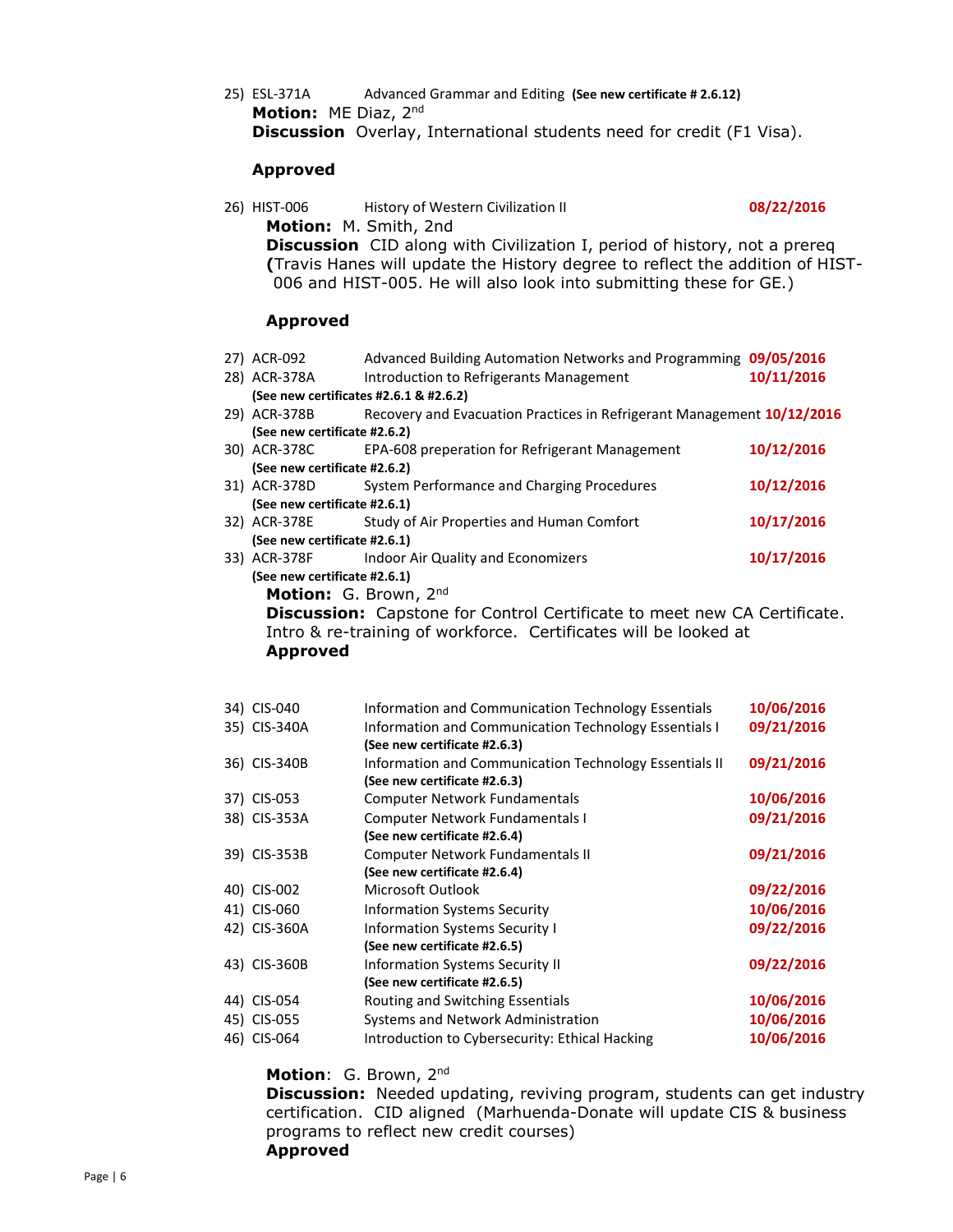47) A-003 Planetary Astronomy **10/03/2016**

**Motion:** S. Butler, 2nd

**Discussion:** new family of astronomy to expand program, in-depth look at solar system, comets, moons, asteroids. ( Ahmed Elshafie will submit this course for GE and he will be developing astronomy programs in the coming year and is considering both certificates and AS degrees.)

# **Approved**

48) MATH-015P Discrete Mathematics for Computers with Programming **10/19/2016 Motion:** ME Diaz, 2nd

**Discussion No One to represent or speak to course Postponed**

|              | $M \sim$ -ism. ME Disc and       |            |
|--------------|----------------------------------|------------|
| 50) SPAN-022 | Spanish for Heritage Speakers II | 10/20/2016 |
| 49) SPAN-021 | Spanish for Heritage Speakers I  | 10/20/2016 |

**Motion:** ME Diaz, 2<sup>nd</sup>

**Discussion:** Skills at more advance level, learn to read/write, professional interpretation, academic writing. (Artel Garcia will submit these courses for GE and is currently developing an AA-T degree in Spanish that these courses will be a part of.)

# **Approved**

| 2.7 New Programs |                       |                         |                                                                                     |            |
|------------------|-----------------------|-------------------------|-------------------------------------------------------------------------------------|------------|
| 2.6.1            |                       |                         | AIR PROPERTIES AND ECONOMIZER CERTIFICATE OF COMPLETION                             | 10/17/2016 |
|                  |                       | <b>Required Courses</b> |                                                                                     |            |
|                  |                       | <b>ACR-378A</b>         | Introduction to Refrigerants Management                                             |            |
|                  |                       | <b>ACR-378D</b>         | System Performance and Charging procedures                                          |            |
|                  |                       | <b>ACR-378E</b>         | Study of Air Properties and Human Comfort                                           |            |
|                  |                       | <b>ACR-378F</b>         | Indoor Air Quality and Economizers                                                  |            |
| 2.6.2            |                       |                         | REFRIGERANT MANAGEMENT AND EPA-608 PREPARATION CERTIFICATE OF                       |            |
|                  |                       | <b>COMPLETION</b>       |                                                                                     | 10/17/2016 |
|                  |                       | <b>Required Courses</b> |                                                                                     |            |
|                  |                       | <b>ACR-378A</b>         | Introduction to Refrigerants Management                                             |            |
|                  |                       | <b>ACR-378B</b>         | Recovery and Evacuation Practices in Refrigerant Management                         |            |
|                  |                       | <b>ACR-378C</b>         | EPA-608 Preparation for Refrigerant Management                                      |            |
|                  | Motion: G. Brown, 2nd |                         |                                                                                     |            |
|                  |                       |                         | <b>Discussion:</b> Prep to receive refrigerant handling license                     |            |
|                  | <b>Approved</b>       |                         |                                                                                     |            |
|                  |                       |                         |                                                                                     |            |
| 2.6.3            |                       |                         | A+ PREPARATORY CERTIFICATE OF COMPLETION                                            | 10/13/2016 |
|                  |                       | <b>Required Courses</b> |                                                                                     |            |
|                  |                       |                         | CIS-340A Information and Communication Technology Essentials I                      |            |
|                  |                       |                         | CIS-340B Information and Communication Technology Essentials II                     |            |
| 2.6.4            |                       |                         | NETWORK+ PREPARATORY CERTIFICATE OF COMPLETION                                      | 10/13/2016 |
|                  |                       | <b>Required Courses</b> |                                                                                     |            |
|                  |                       | <b>CIS-353A</b>         | Computer Network Fundamentals I                                                     |            |
|                  |                       | $CIS-353B$              | Computer Network Fundamentals II                                                    |            |
| 2.6.5            |                       |                         | <b>SECURITY+ PREPARATORY CERTIFICATE OF COMPLETION</b>                              | 10/13/2016 |
|                  |                       | <b>Required Courses</b> |                                                                                     |            |
|                  |                       | <b>CIS-360A</b>         | <b>Information Systems Security I</b>                                               |            |
|                  |                       | <b>CIS-360B</b>         | <b>Information Systems Security II</b>                                              |            |
|                  | Motion: G. Brown, 2nd |                         |                                                                                     |            |
|                  |                       |                         | <b>Discussion:</b> Align with industry certifications, important to employers often |            |
|                  | more than degree      |                         |                                                                                     |            |
|                  | <b>Approved</b>       |                         |                                                                                     |            |
|                  |                       |                         |                                                                                     |            |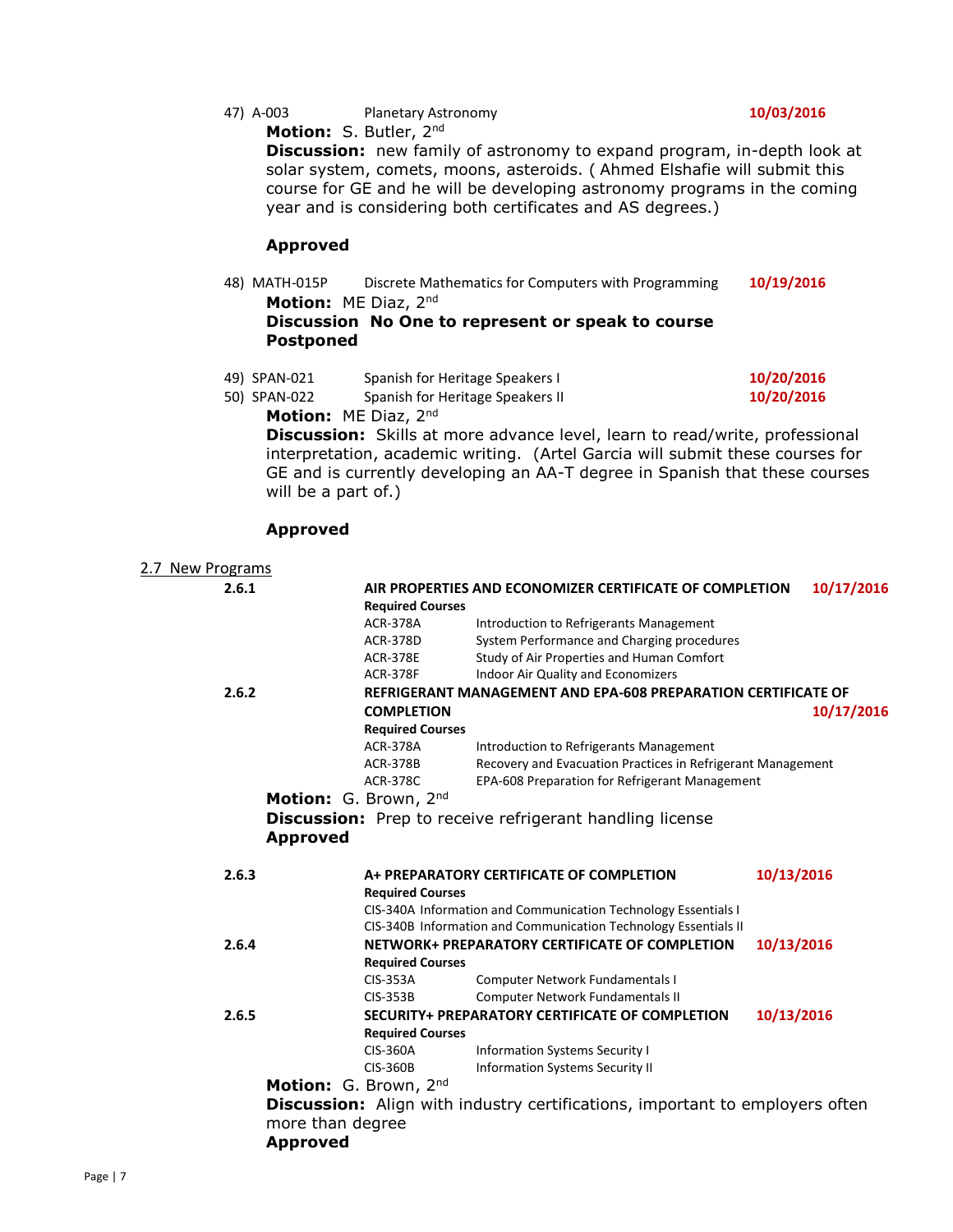| 2.6.6                | <b>Required Courses</b>          | <b>COMPANY OFFICER CERTIFICATE OF COMPLETION</b>                  | 10/10/2016 |
|----------------------|----------------------------------|-------------------------------------------------------------------|------------|
|                      | CSFM-383A                        | Company Officer 2A: Human Resource Management                     |            |
|                      | CSFM-383B                        | Company Officer 2B: General Administrative Functions              |            |
|                      | CSFM-383C                        | Company Officer 2C: Fire Inspections and Investigations           |            |
|                      | CSFM-383D                        | Company Officer 2D: All Risk Command Operations                   |            |
|                      | CSFM-383E                        | Company Officer 2E: Wildland Incident Operations                  |            |
|                      | CSFM-384A                        | Instructor I: Instructor Methodology                              |            |
| 2.6.7                | <b>Required Courses</b>          | FIRE INSPECTOR I CERTIFICATE OF COMPLETION                        | 10/10/2016 |
|                      | <b>CSFM-375</b>                  | Hazardous Materials First Responder Awareness Level               |            |
|                      | CSFM-385A                        | Fire Inspector 1A: Duties and Administration                      |            |
|                      | CSFM-385B                        | Fire Inspector 1B: Fire and Life Safety                           |            |
|                      | CSFM-385C                        | Fire Inspector 1C: Field Inspection                               |            |
|                      | CSFM-385D                        | Fire Inspector 1D: Field Inspection-California Specific           |            |
|                      | Motion: G. Brown, 2nd            |                                                                   |            |
|                      |                                  | Discussion Non-credit to go with approved credit certificate      |            |
| <b>Approved</b>      |                                  |                                                                   |            |
| 2.6.8                |                                  | LANGUAGE AND THOUGHT CERTIFICATE OF COMPETENCY                    | 10/17/2016 |
|                      | <b>Required Courses</b>          |                                                                   |            |
|                      | <b>ENG-305</b>                   | Critical Thinking and Language Consciousness                      |            |
|                      | <b>ENG-306</b>                   | Narrative Writing and Writing from Personal Experience            |            |
| 2.6.9                | <b>Required Courses</b>          | ORGANIZATION CERTIFICATE OF COMPETENCY                            | 10/17/2016 |
|                      | <b>ENG-303</b>                   | Developing Paragraphs                                             |            |
|                      | <b>ENG-304</b>                   | <b>Basic Essay Principles</b>                                     |            |
|                      |                                  |                                                                   |            |
| 2.6.10               | <b>Required Courses</b>          | RESEARCH AND ARGUMENT CERTIFICATE OF COMPETENCY                   | 10/17/2016 |
|                      | <b>ENG-307</b>                   | Introduction to Research and Documentation                        |            |
|                      | <b>ENG-308</b>                   | Introduction to Rhetoric and Argument                             |            |
| 2.6.11               |                                  | SENTENCE CERTIFICATE OF COMPETENCY<br>10/17/2016                  |            |
|                      | <b>Required Courses</b>          |                                                                   |            |
|                      | <b>ENG-301</b>                   | <b>Basic Grammar and Punctuation</b>                              |            |
|                      | <b>ENG-302</b>                   | Sentences and Syntax                                              |            |
| Motion: ME Diaz, 2nd |                                  |                                                                   |            |
| <b>Approved</b>      |                                  | <b>Discussion:</b> Reflects approved credit courses               |            |
|                      |                                  |                                                                   |            |
| 2.6.12               |                                  | ADVANCED ACADEMIC ENGLISH AS A SECOND LANGUAGE NONCREDIT          |            |
|                      | <b>CERTIFICATE OF COMPLETION</b> |                                                                   | 10/14/2016 |
|                      | <b>Required Courses</b>          |                                                                   |            |
|                      | ESL-370                          | ESL/Academic English I                                            |            |
|                      | ESL-370A<br>ESL-371              | <b>Grammar and Editing</b>                                        |            |
|                      | ESL-371A                         | ESL/Academic English II<br><b>Advanced Grammar and Editing</b>    |            |
|                      | ESL-352                          | Pronunciation                                                     |            |
|                      | ESL-353                          | Speech Pronunciation and Listening                                |            |
|                      |                                  |                                                                   |            |
| 2.6.13               |                                  | ADVANCED ACADEMIC ENGLISH AS A SECOND LANGUAGE CREDIT CERTIFICATE |            |
|                      | OF PROFICIENCY                   |                                                                   | 10/14/2016 |
|                      | <b>Required Courses</b>          |                                                                   |            |
|                      | <b>ESL-070</b>                   |                                                                   |            |
|                      | <b>ESL-070A</b>                  |                                                                   |            |
|                      | ESL-071<br>ESL-071A              |                                                                   |            |
|                      | ESL-052                          |                                                                   |            |
|                      | ESL-053                          | Speech Pronunciation and Listening3                               |            |
|                      |                                  |                                                                   |            |